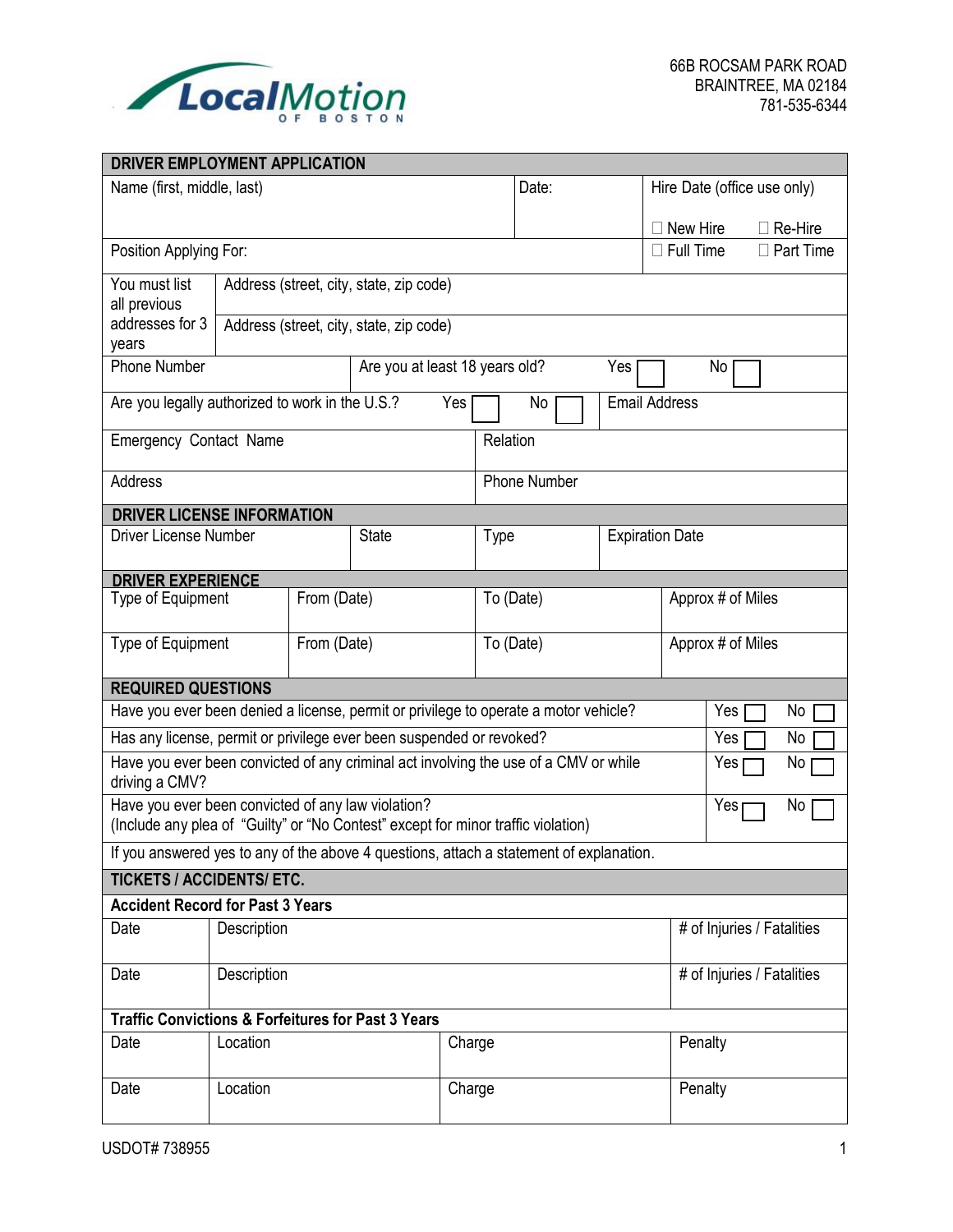

| <b>EMPLOYMENT RECORD</b>                                                                                                                                               |                          |                          |  |  |  |  |
|------------------------------------------------------------------------------------------------------------------------------------------------------------------------|--------------------------|--------------------------|--|--|--|--|
| Employer                                                                                                                                                               | From (M/Y)               | To (M/Y)                 |  |  |  |  |
| Address                                                                                                                                                                | Phone                    | Position                 |  |  |  |  |
| Were you subject to the FMCSRs while employed?                                                                                                                         | Yes <sup>[</sup><br>No   |                          |  |  |  |  |
| Was your job designated as a safety sensitive function in any DOT regulated mode<br>subject to the drug & alcohol testing requirements of 49 CFR part 40?              | Yes <sub>r</sub><br>No   |                          |  |  |  |  |
| Employer                                                                                                                                                               | From (M/Y)               | To (M/Y)                 |  |  |  |  |
| Address                                                                                                                                                                | Phone                    | Position                 |  |  |  |  |
| Were you subject to the FMCSRs while employed?                                                                                                                         |                          | Yes [<br>No <sub>1</sub> |  |  |  |  |
| Was your job designated as a safety sensitive function in any DOT regulated<br>mode subject to the drug & alcohol testing requirements of 49 CFR part 40?              |                          | No<br>Yes                |  |  |  |  |
| Employer                                                                                                                                                               | From (M/Y)               | To (M/Y)                 |  |  |  |  |
| Address                                                                                                                                                                | Phone                    | Position                 |  |  |  |  |
| Were you subject to the FMCSRs while employed?                                                                                                                         |                          | Yes<br>No                |  |  |  |  |
| Was your job designated as a safety sensitive function in any DOT regulated<br>mode subject to the drug & alcohol testing requirements of 49 CFR part 40?              | Yes<br>No                |                          |  |  |  |  |
| Employer                                                                                                                                                               | From (M/Y)               | To (M/Y)                 |  |  |  |  |
| Address                                                                                                                                                                | Phone                    | Position                 |  |  |  |  |
| Were you subject to the FMCSRs while employed?                                                                                                                         | Yes<br>No                |                          |  |  |  |  |
| Was your job designated as a safety sensitive function in any DOT regulated<br>mode subject to the drug & alcohol testing requirements of 49 CFR part 40?              | Yes  <br>No              |                          |  |  |  |  |
| DECLARATION OF EMPLOYMENT STATUS (GAPS IN HISTORY)                                                                                                                     |                          |                          |  |  |  |  |
| If you were driving a CMV, you must provide complete employment history for the past 10 years. Any<br>gaps in employment longer than 1 month are explained as follows: |                          |                          |  |  |  |  |
| <b>Activity During Break</b>                                                                                                                                           | From (M/Y)               | To (M/Y)                 |  |  |  |  |
| In Addition, I was not employed by any company or individual                                                                                                           | Yes <sup>[</sup><br>No [ |                          |  |  |  |  |
| <b>Activity During Break</b>                                                                                                                                           | From (M/Y)               | To (M/Y)                 |  |  |  |  |
| In Addition, I was not employed by any company or individual                                                                                                           | Yes <sub>l</sub><br>No [ |                          |  |  |  |  |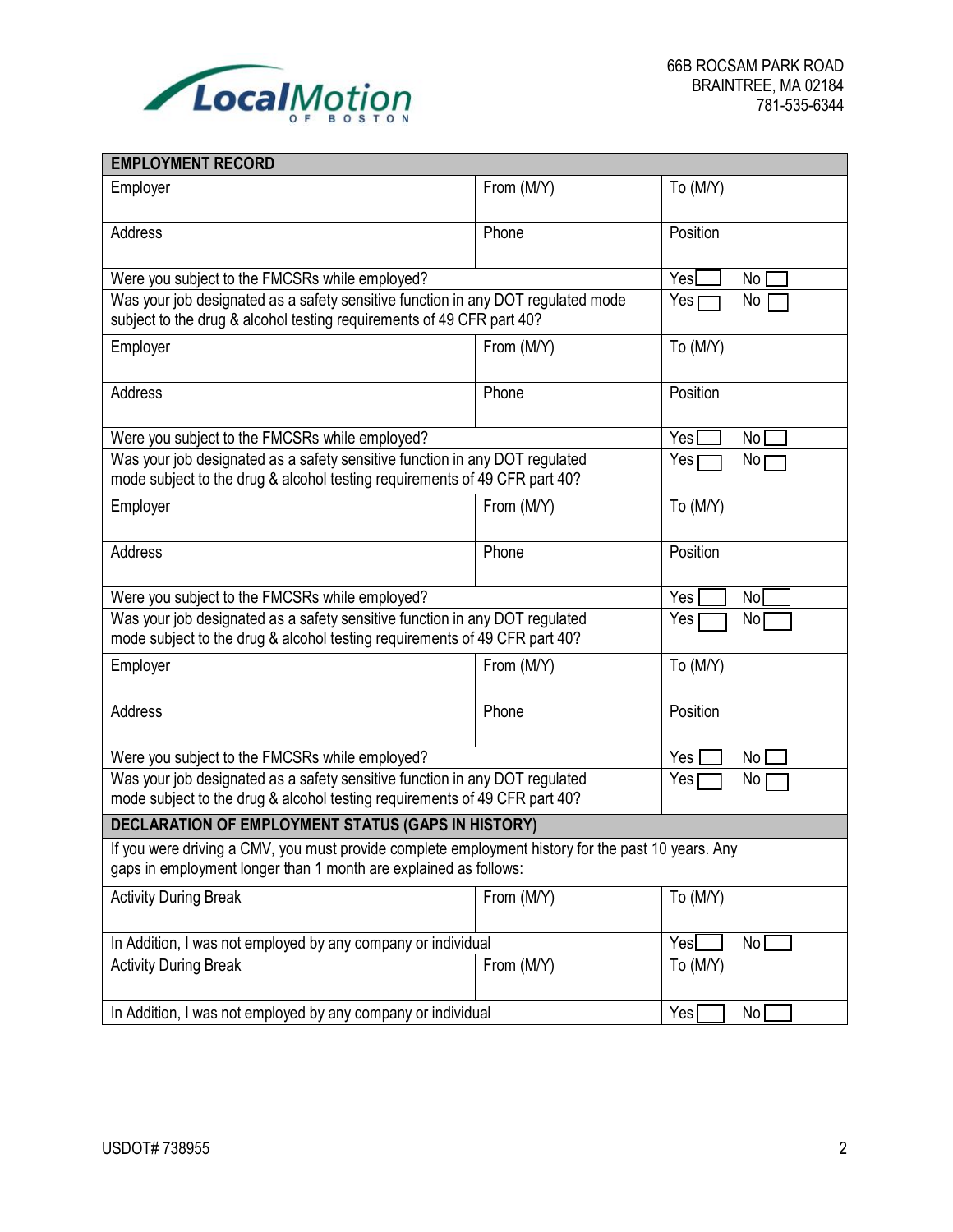

#### **TO BE READ AND SIGNED BY APPLICANT**

I authorize you to make such investigations and inquiries of my personal, employment, financial or medical history and other related matters as may be necessary in arriving at an employment decision. (Generally inquiries regarding medical history will be made only if and after a conditional offer of employment has been extended.) I hereby release employers, schools, health care providers and other persons from all liability in responding to inquiries and releasing information in connection with my application.

In the event of employment, I understand that false or misleading information given in my application or interviews may result in discharge. I understand, also, that I am required to abide by all rules and regulations of the Company.

I understand information I provide regarding current and/or previous employers may be used, and those employers will be contacted, for the purpose of investigating my safety performance history as required by 49 CFR 391.23 (d) and (e). I understand that I have the right to:

• Review information provided by the previous employers;

● Have errors in the information corrected by previous employers and for those previous employers to re- send the corrected information to the prospective employer; and

● Have a rebuttal statement attached to the alleged erroneous information, if the previous employer(s) and I cannot agree on the accuracy of the information.

This certifies this application was completed by me, and that all entries on it and information in it are true and complete to the best of my knowledge.

Signature **Date Date Date Date** 

### **FAIR CREDIT REPORTING ACT DISCLOSURE STATEMENT**

In accordance with the provisions of Section 604 (b)(2)(A) of the Fair Credit Reporting Act, Public Law 91- 508, as amended by the Consumer Credit Reporting Act of 1996 (Title II, Subtitle D, Chapter I, of Public Law 104- 208), you are being informed that reports verifying your previous employment, previous drug and alcohol test results, and your driving record may be obtained on you for employment purposes. Your employer may obtain this information from Equifax, TransUnion, Experian or other vendors of information services.

| <b>Applicant Signature</b> | Date                          |
|----------------------------|-------------------------------|
| <b>Print Name</b>          | <b>Social Security Number</b> |
| <b>Employer Witness</b>    |                               |

It is unlawful in Massachusetts to require or administer a lie detector test as a condition of employment or continued employment. An employer who violates this law shall be subject to criminal penalties and civil liability.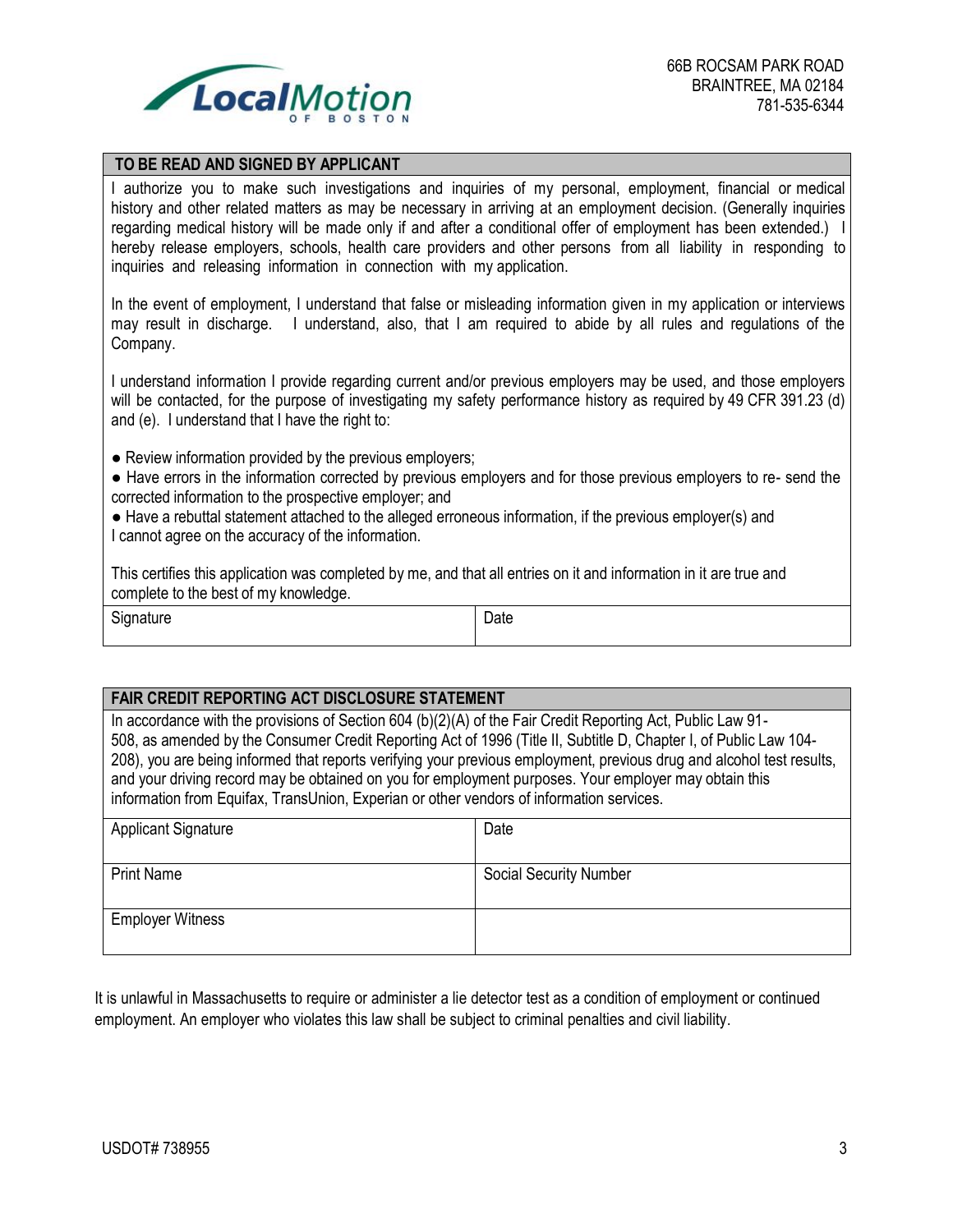

### CORI RELEASE FORM

In connection with your application for employment with **LOCAL MOTION OF BOSTON**, it may obtain one or more reports regarding your credit, driving, and/or criminal background history from a consumer reporting agency and/or other sources. If the Prospective Employer uses any information it obtains from a background report in a decision to not hire you or make any other adverse employment decision regarding you, the Prospective Employer will provide you a copy of the report upon which its decision was based and a written summary of your rights under the Fair Credit Reporting Act before taking any final adverse action. If any final adverse action is taken against you based upon a background report, the Prospective Employer with notify you that the action has been taken and that the background report was the reason for the action. The Prospective Employer cannot obtain background reports from the consumer reporting agencies or other sources regarding you unless you consent in writing. If you agree that the Prospective Employer may obtain such background reports, please read the following and sign below:

I authorize **LOCAL MOTION OF BOSTON** to contact any organization or individual that I have listed on my employment application or resume or mentioned in job interviews and obtain from them any relevant information about my job qualifications, including my experience, skills, and abilities. I understand that I am consenting to the release of safety performance information including crash data from the previous five (5) years and inspection history from the previous three (3) years, as well as any reference-related informational bout me held or known by my former employers, supervisors, and co-workers. In addition, I consent to the release of any information about my education, experience, abilities, or work-related characteristics or traits held or known by other organizations or individuals, including school and educational institutions, professional or business associates, and friends and acquaintances that Prospective Employer might contact in the course of conducting a reference check or background investigation of my suitability for employment.

I understand and acknowledge that this release of information can involve my qualifications, performance, credentials, or other characteristics or factors affecting my suitability for employment with Prospective Employer. Specifically, I am authorizing the release of any information about my performance, experience, capability, attitude, specific events, or other work-related characteristics that currently are in the possession of the requested organizations or their managers or representatives.

In exchange for Prospective Employer's consideration of my employment application, I agree not to file or pursue any complaints, claims, or legal actions of any kind against any organization or individual that provides work-related information about me to Prospective Employer or its agents in accordance with the terms and intent of this release. I also agree not to file or pursue any complaints, claims, or legal actions against Prospective Employer or any of its employees, representatives, or agents arising out of their efforts to obtain work-related information about me.

I have read the above Notice Regarding Background Reports provided to me by Prospective Employer and I understand that if I sign this consent form, Prospective Employer and/or any entity it retains to obtain such background reports and may obtain reports of my credit, driving, and/or criminal background history in addition to information regarding my background, references, education, specific events, and past employment.

I hereby authorize Prospective Employer and its employees, agents, and its affiliates to obtain the information authorized above.

| <b>Print Name</b> | <b></b><br>Signature | Date |
|-------------------|----------------------|------|
|                   |                      |      |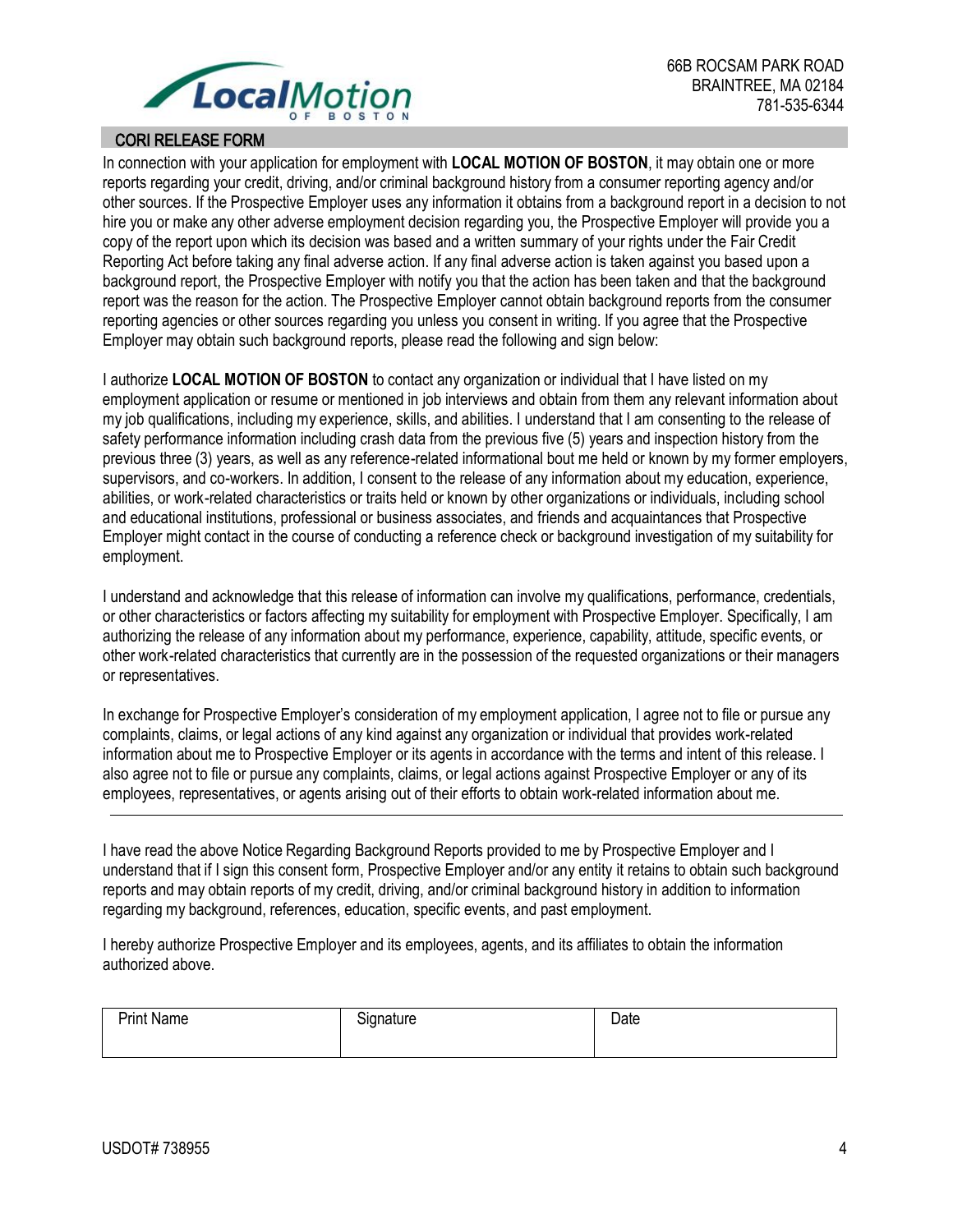

| ALCOHOL AND CONTROLLED SUBSTANCE CONSENT AND RELEASE                                                                                                                                                                                                                                                                                                                                                                                                                                                                                                                                                                    |                        |           |  |  |  |  |
|-------------------------------------------------------------------------------------------------------------------------------------------------------------------------------------------------------------------------------------------------------------------------------------------------------------------------------------------------------------------------------------------------------------------------------------------------------------------------------------------------------------------------------------------------------------------------------------------------------------------------|------------------------|-----------|--|--|--|--|
| Have you ever refused to be tested for drugs or alcohol?                                                                                                                                                                                                                                                                                                                                                                                                                                                                                                                                                                |                        | Yes<br>No |  |  |  |  |
| Yes<br>Have you ever tested positive for drugs or alcohol?<br>No                                                                                                                                                                                                                                                                                                                                                                                                                                                                                                                                                        |                        |           |  |  |  |  |
| Have you ever tested positive for any pre-employment drug or alcohol test for a job which<br>No<br>Yes<br>you applied for but did not obtain?                                                                                                                                                                                                                                                                                                                                                                                                                                                                           |                        |           |  |  |  |  |
| If you answered yes to any of the above questions, attach a statement of explanation and provide proof of Return to<br>Duty Process.                                                                                                                                                                                                                                                                                                                                                                                                                                                                                    |                        |           |  |  |  |  |
| I understand that, as required by the Federal Motor Carrier Safety Regulations or company policy, all drivers must<br>submit to alcohol and controlled substance testing as a condition of employment. I also understand that any offer<br>of employment will be contingent upon the results of an alcohol and controlled substance test.<br>Therefore, I agree to submit to the following alcohol and controlled substance tests in accordance and as<br>defined by the Federal Motor Carrier Safety Regulation and this company's policies (please check all):<br>Pre-Employment, to determine employment eligibility |                        |           |  |  |  |  |
| Random<br>Reasonable Suspicion<br>Post Accident<br>Follow Up (see company policy)<br>Return-to-duty (see company policy)                                                                                                                                                                                                                                                                                                                                                                                                                                                                                                |                        |           |  |  |  |  |
| I certify that I have read, understand, and agree to abide by the condition of this consent and release form.<br>Failure to sign will prevent this employer from using you as a CMV driver.                                                                                                                                                                                                                                                                                                                                                                                                                             |                        |           |  |  |  |  |
| <b>Applicant Signature</b>                                                                                                                                                                                                                                                                                                                                                                                                                                                                                                                                                                                              | Date                   |           |  |  |  |  |
| <b>Print Name</b>                                                                                                                                                                                                                                                                                                                                                                                                                                                                                                                                                                                                       | Social Security Number |           |  |  |  |  |
| <b>Employer Witness</b>                                                                                                                                                                                                                                                                                                                                                                                                                                                                                                                                                                                                 |                        |           |  |  |  |  |
|                                                                                                                                                                                                                                                                                                                                                                                                                                                                                                                                                                                                                         |                        |           |  |  |  |  |

Applicants for positions that require driving a commercial motor vehicle (CMV) requiring a CDL at any time will be required to undergo controlled substances and at our discretion, alcohol testing prior to employment and will be subject to further testing throughout their period of employment.

The company's policy is that if a person has ever been in violation of the rules in part 40 (DOT) or 382 (FMCSA) they will NOT be considered eligible for any job which includes operation of a CMV (Greater than 10,000 GVWR) unless they have completed the return to duty process.

CDL drivers will be subject to random and reasonable suspicion drug testing each day they report for work.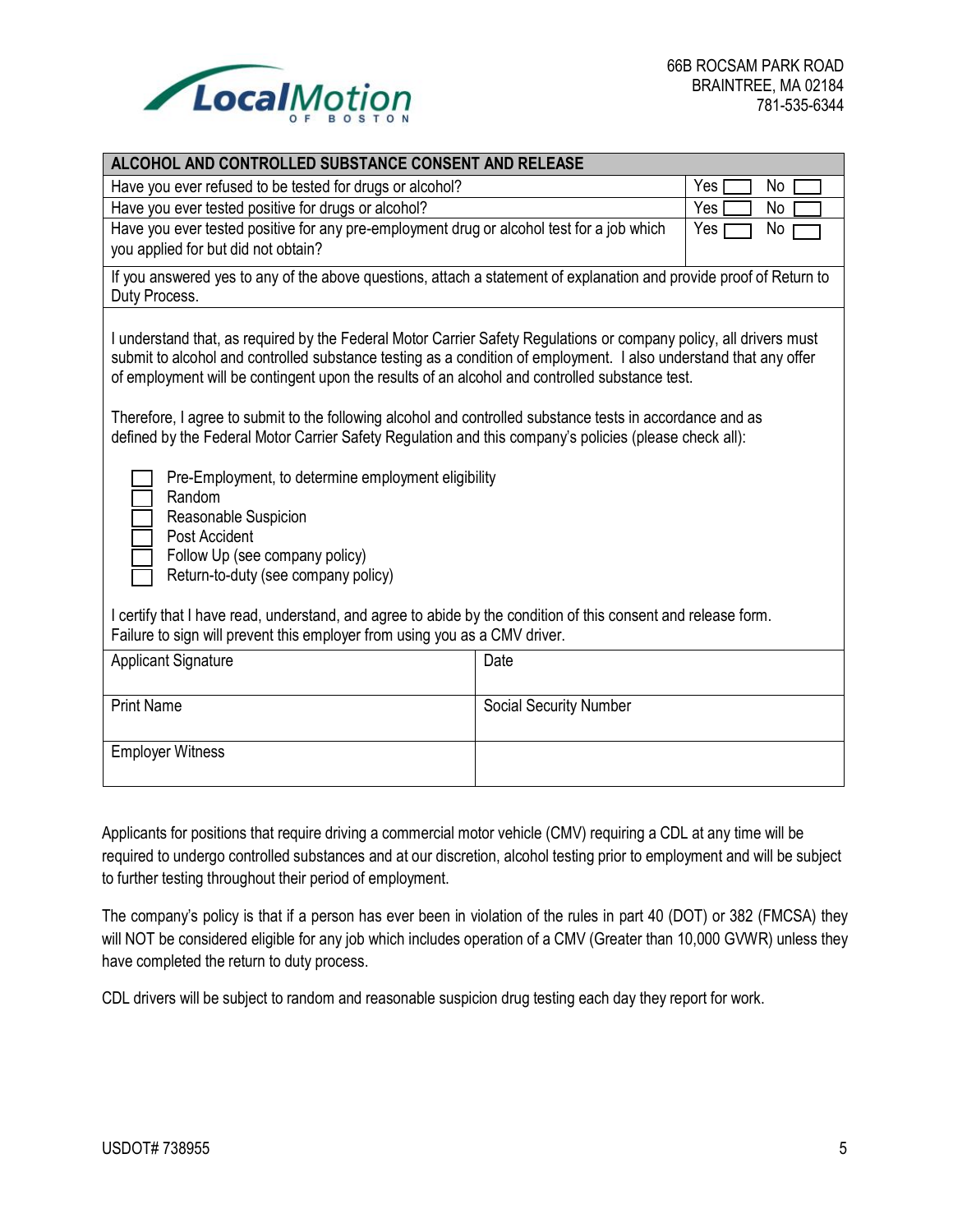

#### **CERTIFICATION OF COMPLIANCE WITH DRIVER LICENSE REQUIREMENTS**

MOTOR CARRIER INSTRUCTIONS: The requirements in Part 383 apply to every driver who operates in intrastate, interstate, or foreign commerce and operates a vehicle weighing 26,001 pounds or more, can transport more than 15 people, or transports hazardous materials that require placarding.

The requirements in Part 391 apply to every driver who operates in interstate commerce and operates a vehicle weighing 10,001 pounds or more, can transport more than 15 people, or transports hazardous materials that require placarding.

DRIVER REQUIREMENTS: Parts 383 and 391 of the Federal Motor Carrier Safety Regulations contain some requirements that you as a driver must comply with. These requirements are in effect as of July 1, 1987. They are as follows:

- 1. You, as a commercial vehicle driver, may not possess more than one license.
- 2. If you currently have more than one license, you should keep the license from your state of residence, and return the additional licenses to the states that issued them. Destroying a license does not close the record in the state that issued it; you must notify the state. If a multiple license has been lost, stolen, or destroyed, you should close your record by notifying the state of issuance that you no longer want to be licensed by that state.
- 3. Sections 392.42 and 383.33 of the Federal Motor Carrier Safety Regulations require that you notify your employer the NEXT BUSINESS DAY of any revocation or suspension of your driver's license. In addition, Section 383.31 requires that any time you violate a state or local traffic law (other than parking), you must report it to your employing motor carrier and the state that issued your license within 30 days.

DRIVER CERTIFICATION: I certify that I have read and understand the above requirements. The following license is the only one I will possess:

| Driver License Number   | <b>State</b> | Expiration |
|-------------------------|--------------|------------|
| <b>Driver Signature</b> | Date         |            |

**REFERENCES -** *List three references. Please do not include relatives or former employers.*

| Name:      | Years Known: |
|------------|--------------|
| Telephone: | Occupation:  |
|            |              |
| Name:      | Years Known: |
| Telephone: | Occupation:  |
|            |              |
| Name:      | Years Known: |
| Telephone: | Occupation:  |